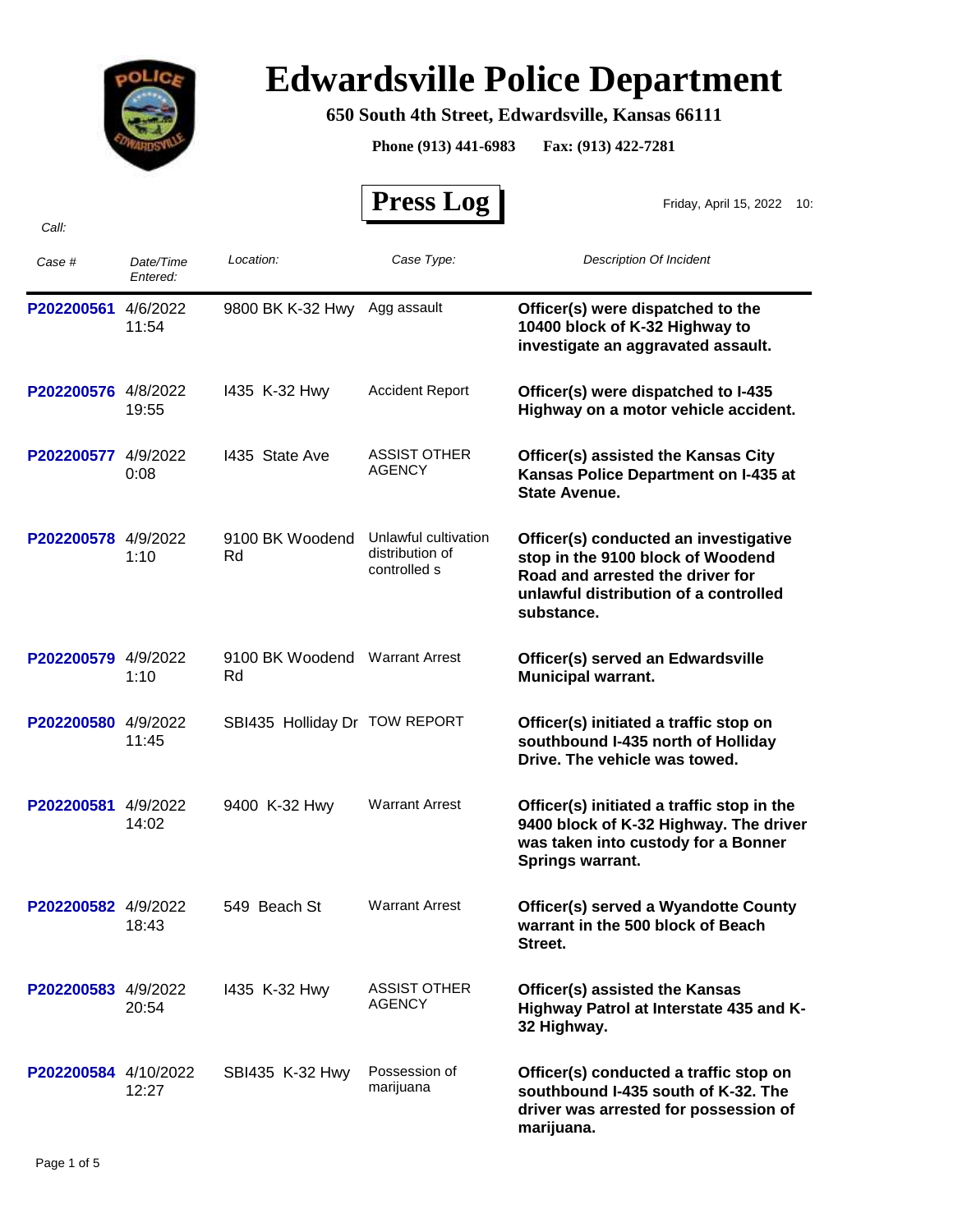## **Press Log**

| Case #               | Date/Time<br>Entered: | Location:                   | Case Type:                                    | <b>Description Of Incident</b>                                                                                                                     |
|----------------------|-----------------------|-----------------------------|-----------------------------------------------|----------------------------------------------------------------------------------------------------------------------------------------------------|
| P202200585 4/9/2022  | 23:23                 | 8600 BK K-32 Hwy            | <b>Warrant Arrest</b>                         | Officer(s) initiated a traffic stop in the<br>8600 block of K-32 Highway. The driver<br>was arrested for multiple Kansas City,<br>Kansas warrants. |
| P202200586 4/10/2022 | 1:14                  | 9400 BK Kansas<br>Ave       | Criminal use of<br>firearm; <12 inch          | Officer(s) conducted a traffic stop in<br>the 9400 block of Kansas Avenue and<br>arrested a party for possession of<br>marijuana.                  |
| P202200587 4/10/2022 | 14:39                 | 1610 S 105th Ter            | <b>Battery</b>                                | Officer(s) were dispatched to the 1600<br>block of South 105th Terrace to<br>investigate a battery.                                                |
| P202200588 4/10/2022 | 16:00                 | 128 Blake St                | <b>INFORMATION</b><br><b>REPORT</b>           | Officer(s) responded to the 100 block<br>of Blake ST to investigate a child<br>custody dispute.                                                    |
| P202200589 4/10/2022 | 15:50                 | 1610 S 105th Ter            | Battery                                       | Officer(s) were dispatched to the 1600<br>block of South 105th Terrace to<br>investigate a battery.                                                |
| P202200590 4/10/2022 | 22:00                 | 1020 Edwardsville<br>Dr     | <b>INFORMATION</b><br><b>REPORT</b>           | Officer(s) investigated a civil matter in<br>the 1000 block of Edwardsville Drive.                                                                 |
| P202200591           | 4/11/2022<br>9:00     | 8700 BK K-32 Hwy            | <b>TOW REPORT</b>                             | Officer(s) initiated a traffic stop in the<br>8700 block of K-32. The vehicle was<br>towed.                                                        |
| P202200592 4/11/2022 | 10:20                 | 12000 BK K-32<br><b>Hwy</b> | Drive While<br>Suspended (a) (1)              | Officer(s) conducted a traffic stop in<br>the 12000 block of K-32 Highway. The<br>driver was arrested for driving while<br>suspended.              |
| P202200593 4/11/2022 | 9:30                  | 264 Newton St               | Code Violation -<br><b>Environmental Code</b> | The CSO inspected prohibited<br>conditions in the 200 Block of Newton<br>Street.                                                                   |
| P202200594 4/11/2022 | 9:38                  | 7 Beach St                  | Code Violation -<br><b>Environmental Code</b> | The CSO inspected prohibited<br>conditions in the 100 Block of Beach<br>Street.                                                                    |
| P202200595 4/11/2022 | 9:44                  | 18 Beach St                 | Code Violation -<br><b>Environmental Code</b> | The CSO inspected prohibited<br>conditions in the 100 Block of Beach<br>Street.                                                                    |

*Call:*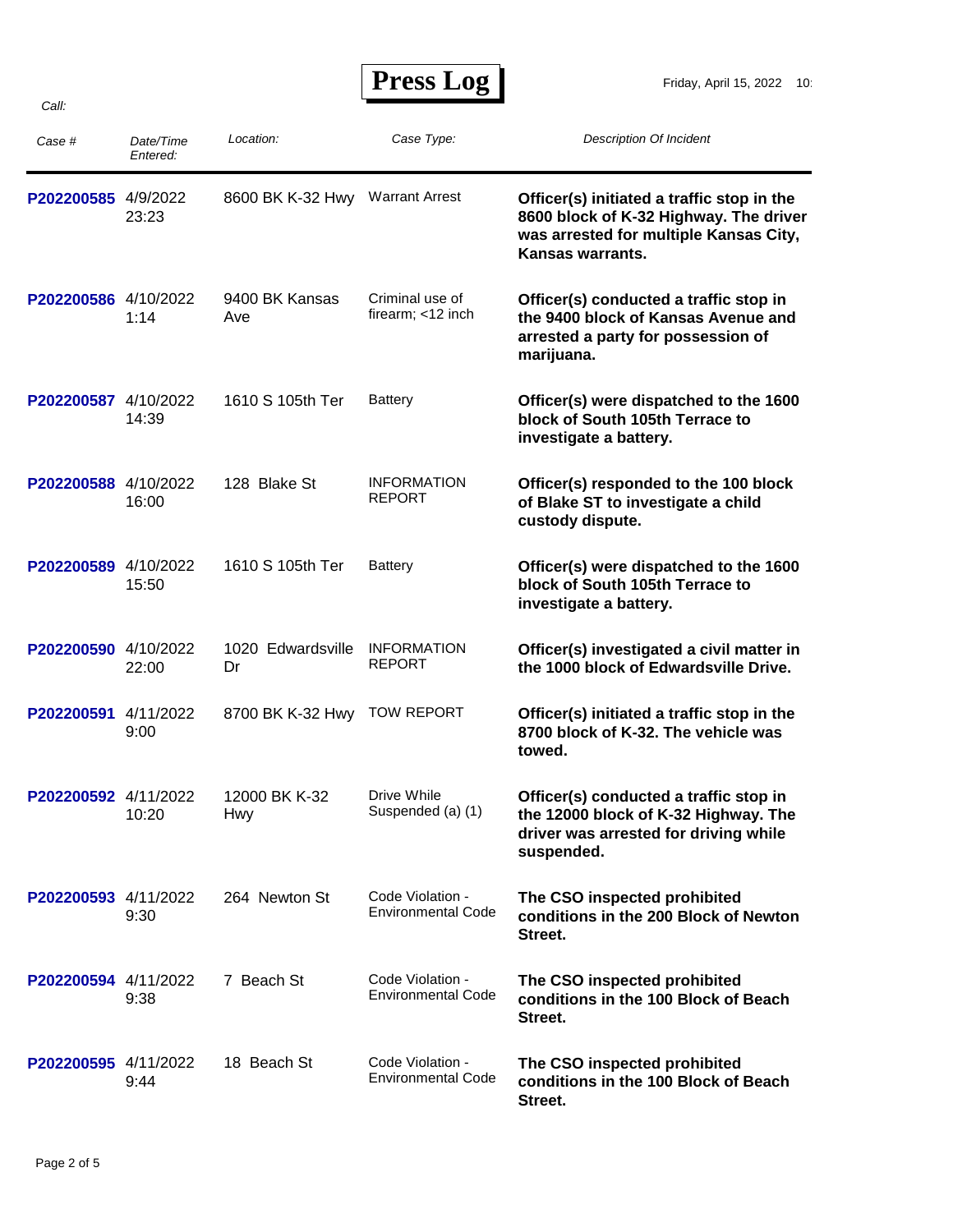*Call:*

 **Press Log** 

| Case #               | Date/Time<br>Entered: | Location:              | Case Type:                                     | <b>Description Of Incident</b>                                                                                                                   |
|----------------------|-----------------------|------------------------|------------------------------------------------|--------------------------------------------------------------------------------------------------------------------------------------------------|
| P202200596 4/11/2022 | 13:00                 | 650 S 4th St           | <b>Warrant Arrest</b>                          | Officer(s) served an Edwardsville<br>municipal warrant.                                                                                          |
| P202200597 4/11/2022 | 16:24                 | 8100 K-32 Hwy          | Drive While<br>Suspended (a) (1)               | Officer(s) initiated a traffic stop in the<br>8100 block of K-32 Highway. The driver<br>was arrested for driving while<br>canceled.              |
| P202200598 4/11/2022 | 20:05                 | SBI435 Woodend<br>Rd   | Interference with<br>LEO; False<br>Information | Officer(s) initiated a traffic stop on<br>southbound I-435 and Woodend Road.<br>The driver was arrested for interfering<br>with law enforcement. |
| P202200599 4/11/2022 | 21:28                 | 9100 BK Woodend<br>Rd  | Transporting an open<br>container              | Officer(s) conducted a traffic stop in<br>the 9100 block of Woodend Road and<br>arrested the driver for transporting an<br>open container.       |
| P202200600 4/11/2022 | 22:51                 | N110TH I-70            | <b>ASSIST OTHER</b><br><b>AGENCY</b>           | Officer(s) assisted the Kansas<br><b>Highway Patrol on the 110th Street</b><br>overpass at I-70.                                                 |
| P202200601 4/12/2022 | 7:15                  | 10000 BK<br>Woodend Rd | <b>Warrant Arrest</b>                          | Officer(s) conducted and investigative<br>stop in the 10000 of Woodend Road.<br>The driver was arrested for an outside<br>agency warrant.        |
| P202200602 4/12/2022 | 8:20                  | 9000 BK K-32 Hwy       | <b>Warrant Arrest</b>                          | Officer(s) initiated a traffic stop in the<br>9000 block of K-32 Highway. The driver<br>was arrested for an outside agency<br>warrant.           |
| P202200603 4/12/2022 | 9:00                  | 10421 Kaw Dr           | <b>Warrant Arrest</b>                          | Officer(s) arrested a female in the<br>10400 block of Kaw Drive for an<br>outstanding warrant.                                                   |
| P202200604 4/12/2022 | 13:30                 | 10800 K-32 Hwy         | Possession of<br>marijuana                     | Officer(s) conducted a traffic stop in<br>the 10800 block of K32. The<br>passenger was arrested for<br>possessing a controlled substance.        |
| P202200606 4/12/2022 | 15:35                 | 200 BK Beach St        | Assault                                        | Officer(s) were dispatched to<br>investigate a disturbance in the 200<br>block of Beach Street.                                                  |
| P202200607 4/12/2022 | 17:18                 | 145 Blake St           | <b>Warrant Arrest</b>                          | Officer(s) served an Edwardsville<br>municipal warrant.                                                                                          |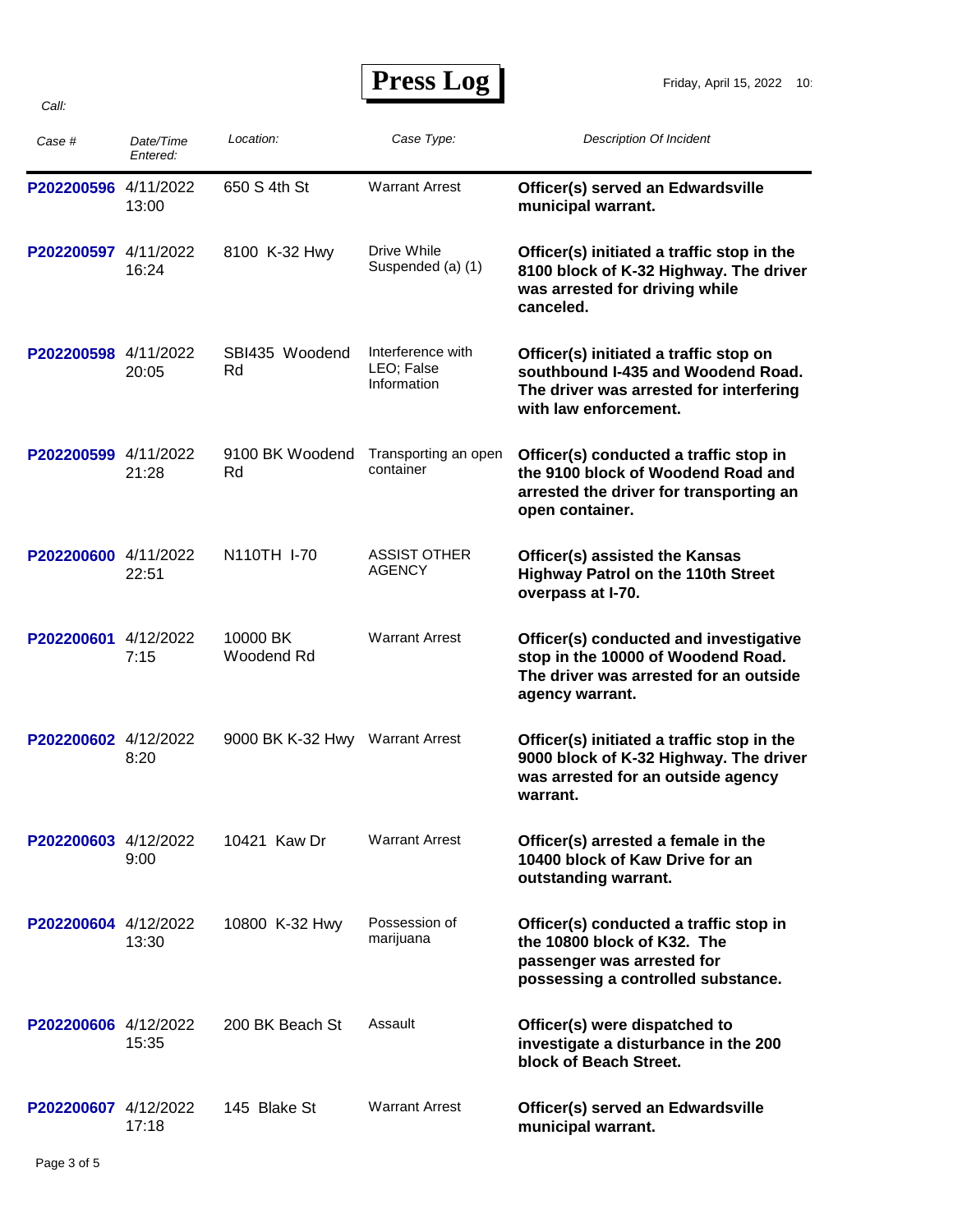## **Press Log**

| Case #               | Date/Time<br>Entered: | Location:             | Case Type:                                     | <b>Description Of Incident</b>                                                                                                                   |
|----------------------|-----------------------|-----------------------|------------------------------------------------|--------------------------------------------------------------------------------------------------------------------------------------------------|
| P202200608 4/12/2022 | 21:44                 | 10100 BK K-32<br>Hwy  | <b>Warrant Arrest</b>                          | Officer(s) conducted a traffic stop in<br>the 10100 block of K-32 Highway. The<br>driver was found to have warrants and<br>was arrested.         |
| P202200609 4/13/2022 | 3:10                  | 9000 BK K-32 Hwy      | <b>Warrant Arrest</b>                          | Officer(s) initiated a traffic stop in the<br>9000 block of K-32 Highway. The driver<br>was arrested on an outside agency<br>warrant.            |
| P202200610 4/13/2022 | 8:30                  | 9700 BK Woodend<br>Rd | Fleeing or eluding a<br>LEO                    | Officer(s) attempted to conduct a<br>traffic stop in 9700 block of Woodend<br>Road. The driver failed to yield to<br>officers.                   |
| P202200611 4/13/2022 | 9:02                  | 204 Mellott St        | Code Violation -<br><b>Environmental Code</b>  | The CSO inspected prohibited<br>conditions in the 200 Block of Mellott<br>Street.                                                                |
| P202200612 4/13/2022 | 9:07                  | 241 Mellott St        | Code Violation -<br><b>Environmental Code</b>  | The CSO inspected prohibited<br>conditions in the 200 Block of Mellott<br>Street.                                                                |
| P202200613 4/13/2022 | 9:09                  | 240 Beach St          | Code Violation -<br><b>Environmental Code</b>  | The CSO inspected prohibited<br>conditions in the 200 Block of Beach<br>Street.                                                                  |
| P202200614 4/13/2022 | 9:23                  | 2 Newton St           | Code Violation -<br><b>Environmental Code</b>  | The CSO inspected prohibited<br>conditions in the 100 Block of Newton<br>Street.                                                                 |
| P202200615 4/13/2022 | 12:36                 | 701 N 7th St          | <b>Warrant Arrest</b>                          | Officer(s) served a municipal warrant.                                                                                                           |
| P202200618 4/13/2022 | 18:01                 | 1100 Blake St         | <b>LOST OR FOUND</b><br><b>PROPERTY</b>        | Officer(s) investigated a lost property<br>report in the 1100 block of Blake<br>Street.                                                          |
| P202200619 4/13/2022 | 19:45                 | 1435 K-32 Hwy         | Drive While<br>Suspended (a) (1)               | Officer(s) conducted a traffic stop on I-<br>435 Highway, just north of K-32<br>Highway. The driver was arrested for<br>driving while suspended. |
| P202200620 4/13/2022 | 20:01                 | 10BK N 102nd St       | Criminal deprivation<br>of prop; Motor vehicle | Officer(s) were dispatched to the 10<br>block of N. 102nd Street to investigate<br>a criminal deprivation of property.                           |

*Call:*